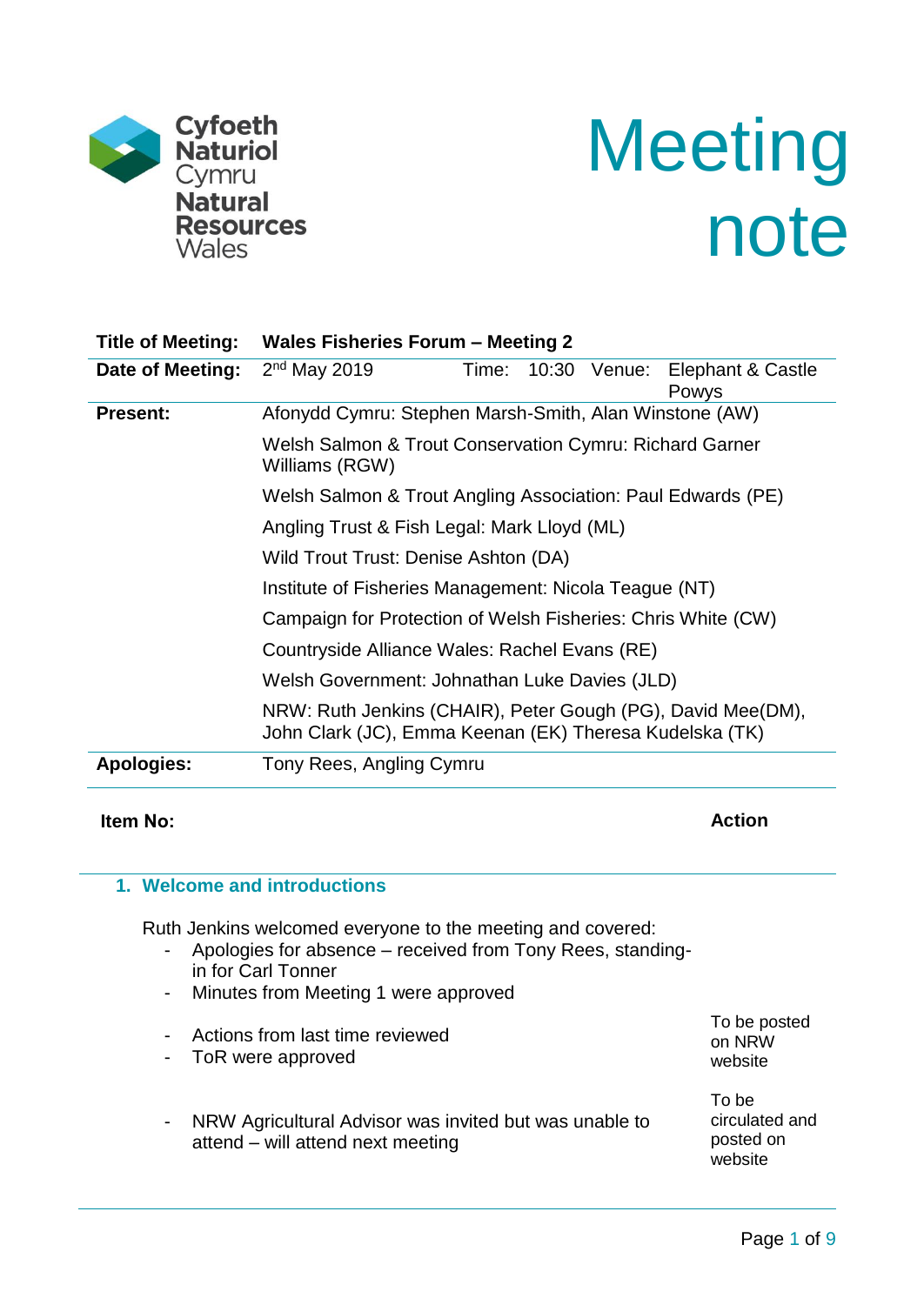- Membership review
- Discussion on proposed new members
- Need to be wary that group doesn't get too large
- Noted there is no stakeholder rep from Severn/mid Wales
- Concern how WFF would represent LFG groups
- There was a discussion about the important need for DCWW representation on the Forum and PG was asked to formally invite Gail Davies to the next meeting and to become the DCWW representative
- RE proposed GWCT (Dylan Roberts). Concluded an invite should be extended
- Proposal from Robin Parry (CCGRT) for LFGs to be represented on WFF discussed.
- DM explained past approach to reps of all LFGs and low response.
- Further discussion whether reps from each LFG should again be invited to join WFF. Outcome was that there should be nominated WFF members to represent the regions of Wales:

North Wales - Chris White to be rep SE Wales - SMS to be rep (covering Wye and Usk) SE Wales - RGW rest of SE SW Wales – proposed to invite new members Creighton Harvey or Clive Roberts Mid-Wales – No candidate identified

Noted that communication with LFGs on all outcomes of WFF meetings will be maintained

- NRW fora structure (verbal, for information)

RJ gave an overview of the NRW fora structure

- Water forum has taken over from WFD liaison panels
- Access Forum ML reported that he has so far been unsuccessful to get invite to Access Forum even though this is of key interest to AT members.
- RJ reported on NRW organisational design it has been a long process but will be fully implemented in July. NRW will consist of 7 geographical "Places" (including a "place" comprising all Welsh coastal waters) and therefore current "patches" will be changing.
- There was concern from the forum that there will be teams of generalists with few experienced individuals. There were also concerns around capacity, maintaining technical resilience and tackling succession and what initiatives will be in place for fisheries.

PG to extend invite to DCWW and **GWCT** 

Pg to send invites to members suggested to rep

ML to forward correspondenc e to RJ for consideration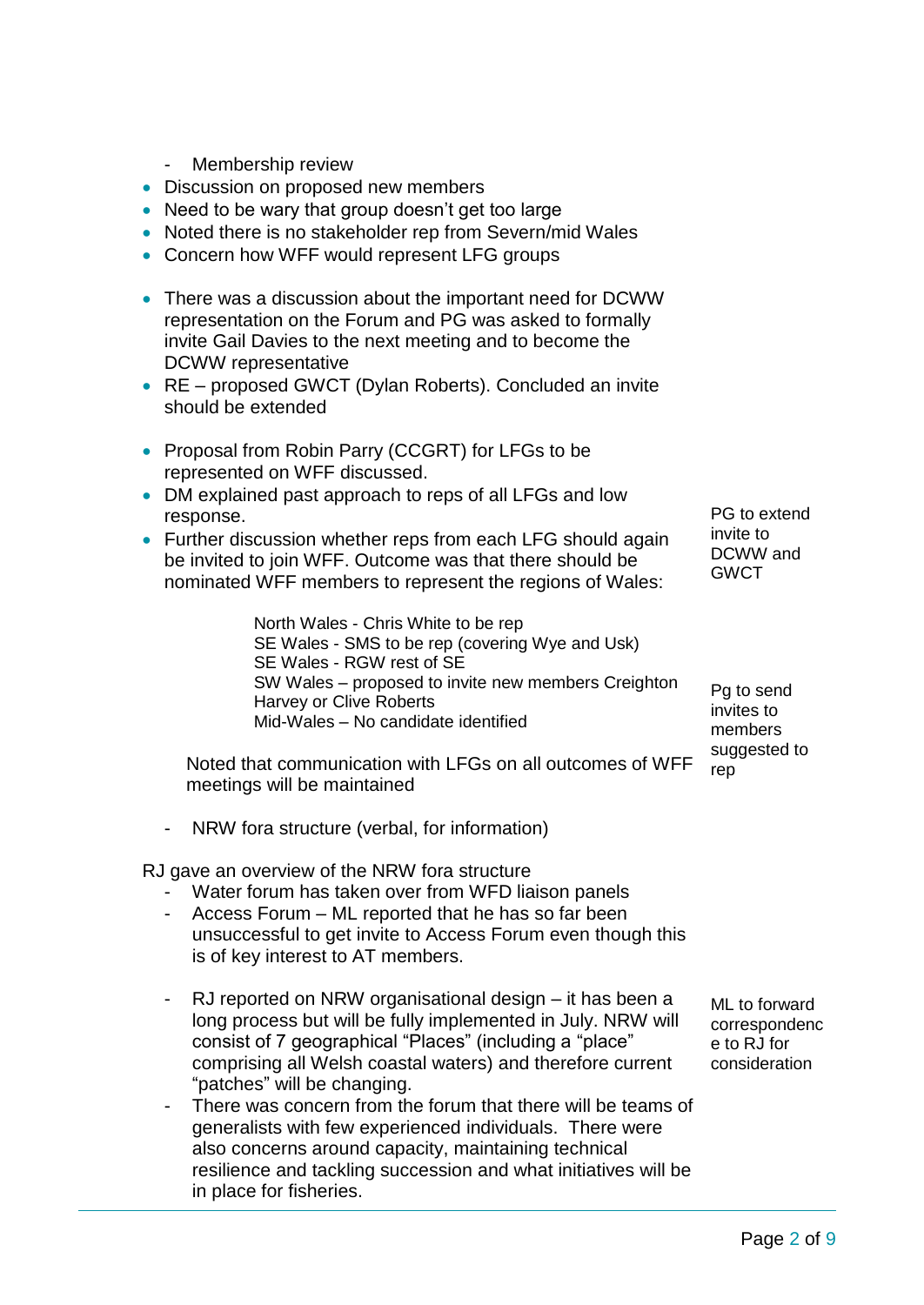#### **2. Area Statements**

- JC presented on Area Statements –
- There were many questions around the process behind these and the nature and role of the proposed opportunity catchments
- There were calls for better communication and engagement.
- Agreed that role of WFF members for Area Statements needs to be clarified, and to ensure effective communications.

#### ACTION –

members to cascade area statements, contacts and outputs ACTION: invite all WFF members and their contacts to sign up to receive the area **statements** newsletter. Members to indicate which areas they wish to sign up for.

## **3. Fisheries Local Inquiry: feedback and commitments made**

- There has been interest in costs incurred by NRW. Some published estimates have been very inaccurate. In order to clarify PG stated the costs associated with LI were:
	- $-$  Legal £259,000
	- Other professional £26,000
	- Venue hire, travel, advertising, translating, subsidies (microphones etc) - £64,600
	- TOTAL COSTS £350,000
	- JLD stated that WG costs were: Accommodation and travel - 2000 Planning inspectorate costs - £37,000
	- Noted that NRW staff time costs not included
	- Noted that finance to cover these costs did not come from rod or net licence income
- Concerns/comments:
	- Several comments (including ML and CW) regarding the way the barrister employed by NRW undertook his role, and the overall way the local inquiry was conducted. It was felt that the Minister should be made aware of how the decision to hold a local inquiry has affected relations with stakeholder groups.
	- It was noted that the byelaws only deal with a symptom of the state of fisheries not the cause.
- Updates on ongoing actions arising from the Inquiry: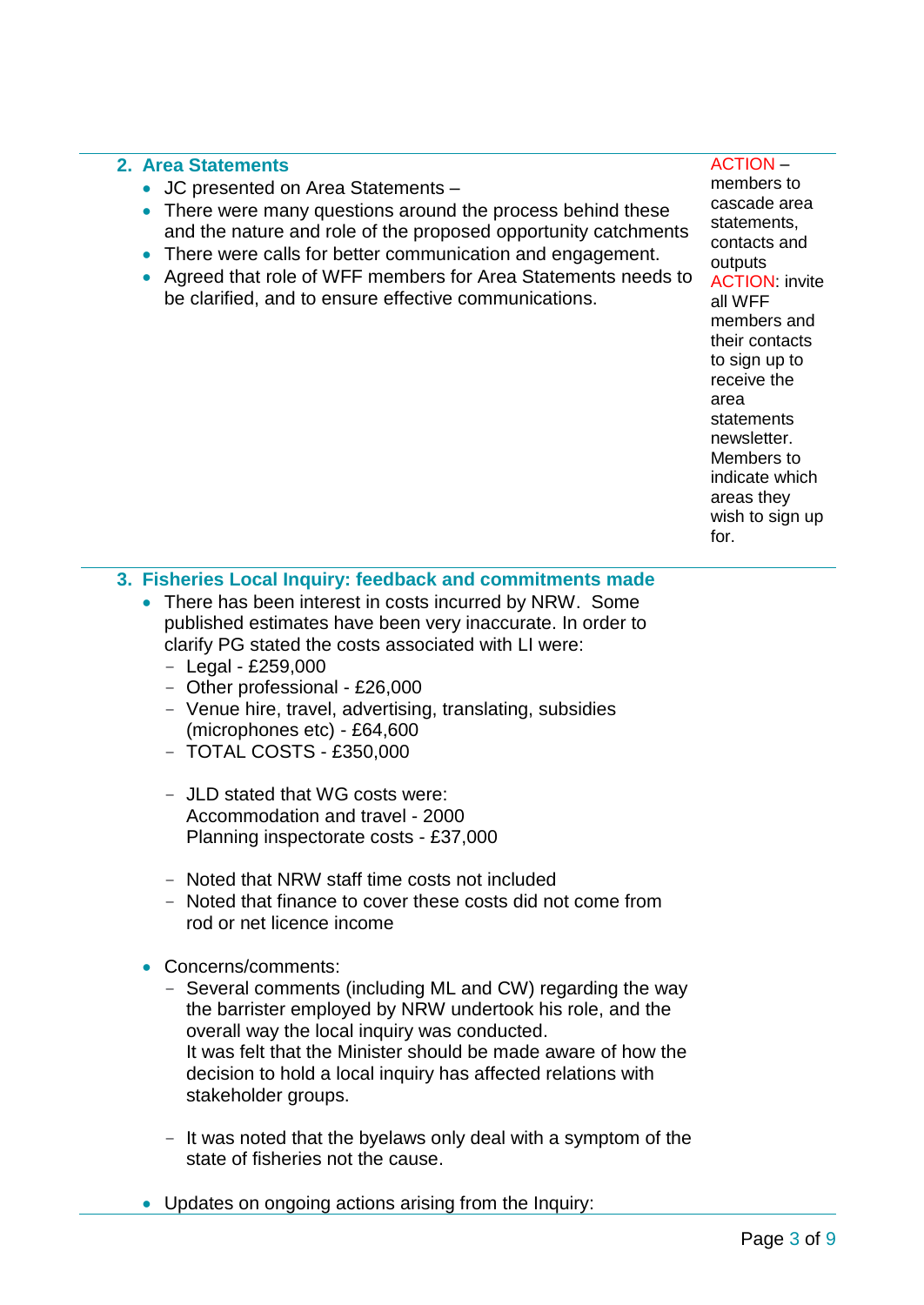- FEBs: update from advisory group:
	- Noted that the NRW Board will consider a paper on this very soon.
	- NRW will be reviewing the licencing process to improve it
- Fisheries habitat restoration plans
	- Afonydd Cymru are NRWs framework contractor
	- Several catchment-based plans have been commissioned and currently reviewing budgets to deliver outcomes.
	- Looking at how we work with partners and deliver this
	- Needs to be engagement with stakeholders about these plans
	- The plans will be placed on NRW's website
- Stock assessment methodology review
	- In progress, NRW and EA committed to completing this in 3 years. Noted that this is ambitious.
	- With CEFAS, we are reviewing methods in NI, Ireland and Scotland and the broader NASCO community.

Also looking at methods for collecting evidence and timeliness of implementation of assessment outcomes. Don't want delays between assessment and decisions to implementation. Focus on achieving the outcomes we all want

ACTION – CW to share comments on **Scottish** Methodology with PG

#### **4. Fisheries Strategy**

• Feedback from members

RJ explained that:

- there is no longer a fisheries department. Instead fisheries outcome will be delivered across each part of every area of the business
- The model now adopted is: Fisheries Head of Business – Ruth Jenkins Fisheries Head of Service – Martyn Evans
- The programme of work will be developed to match available resources.

ACTION Links

to where these reports will be circulated once they are completed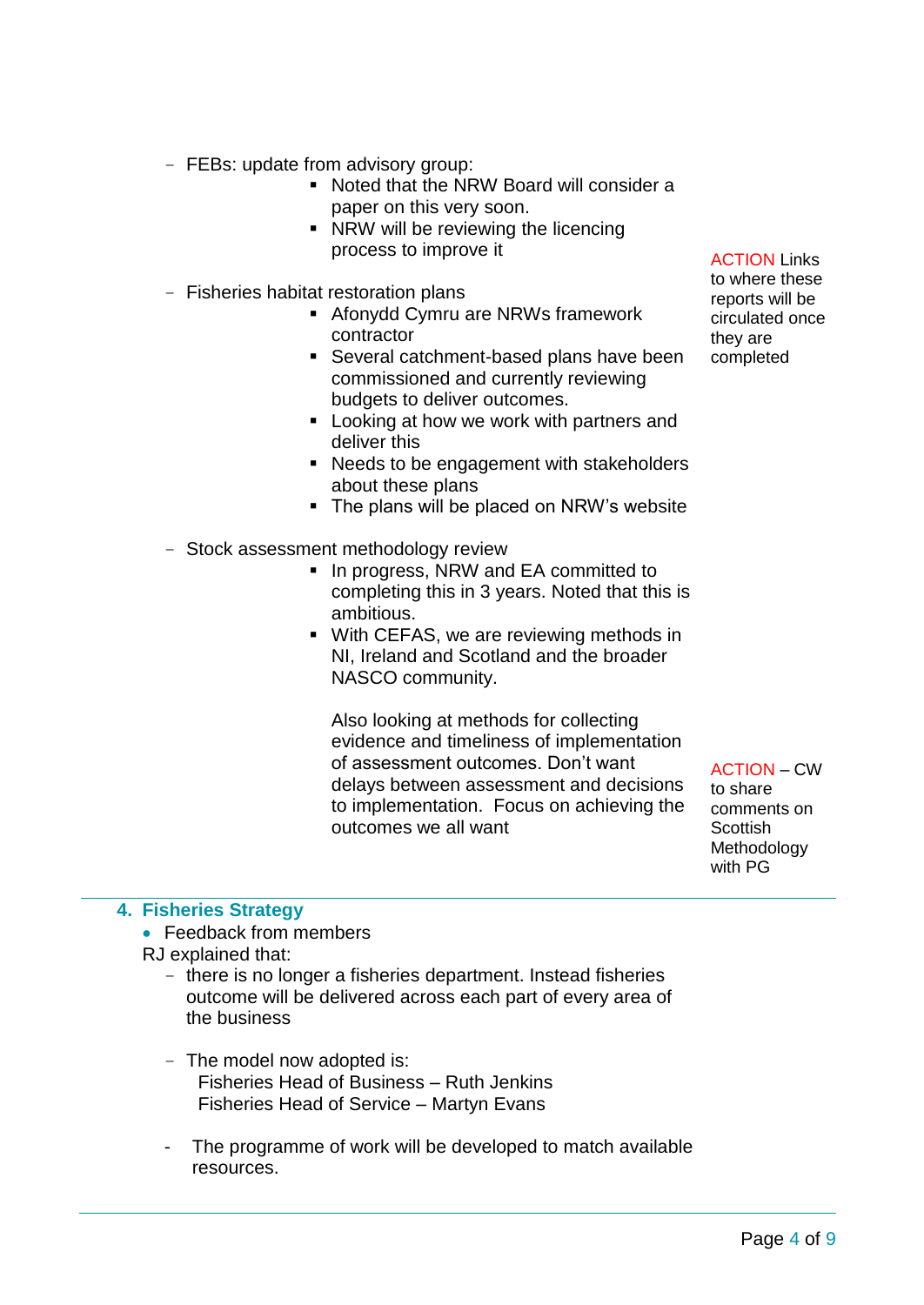PG introduced brief paper "Planning for New Fisheries Strategy for Wales" and debate followed.

- Concerns/Comments
	- Angling wasn't mentioned enough in the strategy
	- Does it only set out what can be achieved, or what we *could* achieve?
	- Due to the state of the environment we currently can't expect thriving freshwater populations
	- Can this emerging strategy be linked to the marine strategy as well – considering salmon and sea trout at sea
	- Other species of fish need to be considered rather than just those recreationally fished for.
	- discussion around the recreational multi-use of rivers and that equity requires all users to make a financial contribution.
	- Evidence and education are two essential parts of the strategy
	- Need a strategy for angling participation
	- Little information on fishing for visitors to Wales
	- Noted that there has been resistance to joining the Welsh Passport scheme
- Agreed that a sub-group should meet to consider this. Prospective members: D; RGW; ML; SMS; CW.
- Initial matters for consideration to include:
	- Participation/promotion of angling
	- Angler demography
	- Angling strategy
	- Health and wellbeing
	- Education, including schools
	- Little information on fishing for visitors to Wales Noted that there has been resistance to joining the Welsh Passport Scheme

ACTION set up

a task and finish group to consider a WFF 'action plan'

#### ACTION – WG

to consider how they can support information on angling opportunity to visitors (via Visit Wales?) JLD.

# ACTION –

AW/CW to explain to DM the barriers that prevent uptake of passport in North Wales

## **5. Stock Assessment Papers**

Papers on salmon and sea trout stock assessment were briefly considered.

•All 23 principal river salmon stocks are currently assessed as 'At Risk' or 'Probably at Risk' of failing to achieve the management target

•Salmon as a feature of 4 N2K SAC sites are all classified as 'unfavourable'

•Nationally and Internationally, salmon stocks considered to be "at lowest level ever" (NASCO and AST)

• The provisional total nominal catches of Atlantic salmon in 2018 (all countries) the lowest in the time-series. Catches in England & Wales and Scotland were also the lowest in their time-series.

• Salmon stocks remain in a depleted state throughout much of the North Atlantic, with more southerly stocks in both North America and Europe generally being more severely affected.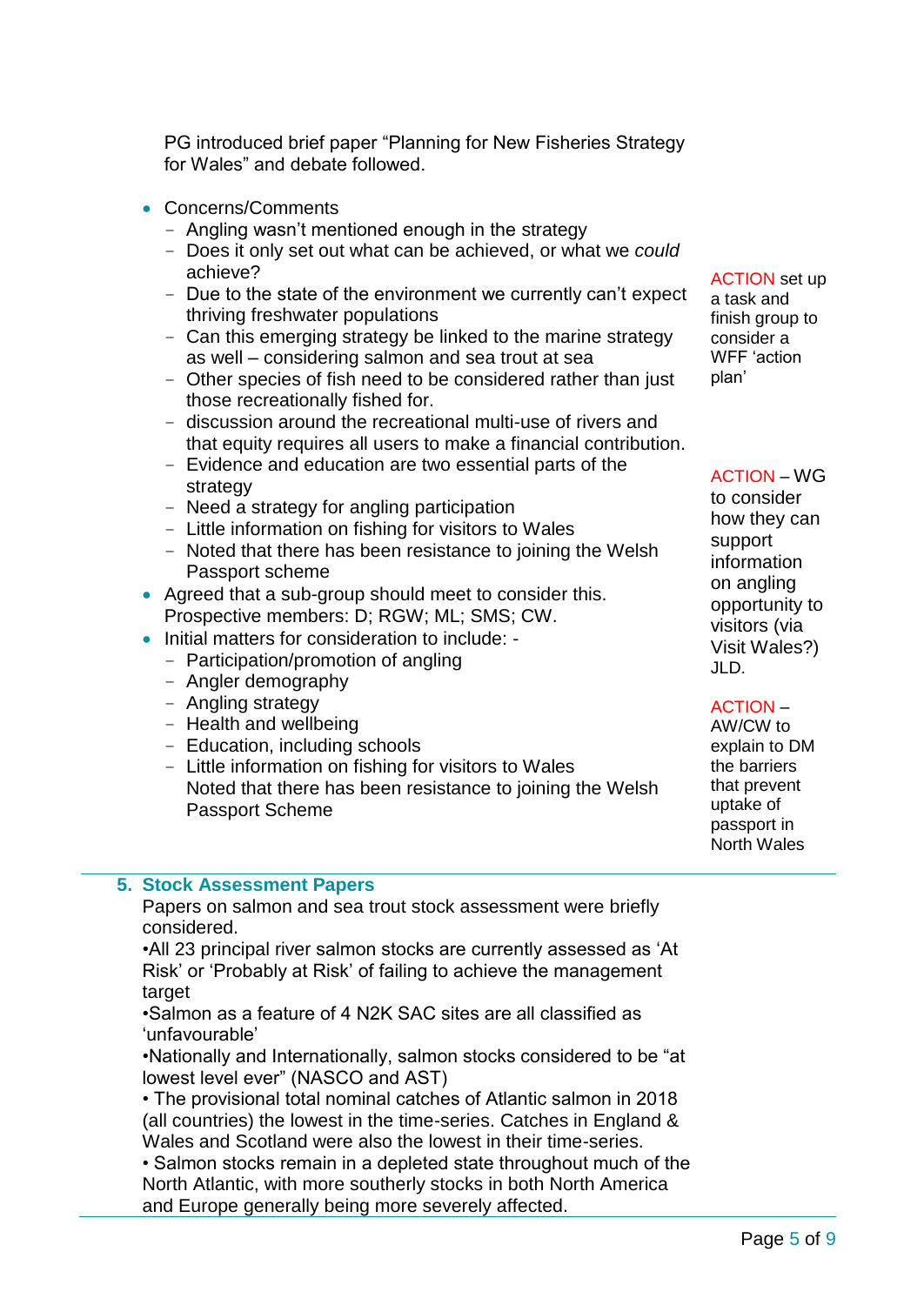Sea trout stocks have also declined markedly across Wales

33 main sea trout rivers, 29 (88%) of stocks assessed as 'At Risk' or 'Probably at Risk' only 4 (12%) are 'Probably not at Risk

only 4 catchments (Gwyerfai, Seiont, Ogwen and Conwy) are 'probably not at risk' which could be considered to have a harvestable surplus

Links to the stock reports can be found on the NRW fisheries pages at [https://naturalresources.wales/guidance-and](https://naturalresources.wales/guidance-and-advice/business-sectors/fisheries/salmon-and-sea-trout-stocks-in-wales/?lang=en)[advice/business-sectors/fisheries/salmon-and-sea-trout-stocks-in](https://naturalresources.wales/guidance-and-advice/business-sectors/fisheries/salmon-and-sea-trout-stocks-in-wales/?lang=en)[wales/?lang=en](https://naturalresources.wales/guidance-and-advice/business-sectors/fisheries/salmon-and-sea-trout-stocks-in-wales/?lang=en)

#### **6. The Wales Land Management Forum Sub-group**

- RJ gave an overview of NRWs role on this group.
- Amendments to Agricultural Act 1947 (England & Wales) will come into force on or before 1<sup>st</sup> July 2019. This may have an impact on the land mgmt. forum.

[https://www.nfu-cymru.org.uk/nfu-cymru/documents/new](https://www.nfu-cymru.org.uk/nfu-cymru/documents/new-regulation-details-for-public-information/)[regulation-details-for-public-information/](https://www.nfu-cymru.org.uk/nfu-cymru/documents/new-regulation-details-for-public-information/)

ACTION – EK to circulate **Agricultural Pollution** Measures – NFU Cymru

[http://www.legislation.gov.uk/wsi/2019/863/pdfs/wsi\\_20190863\\_mi.](http://www.legislation.gov.uk/wsi/2019/863/pdfs/wsi_20190863_mi.pdf) [pdf](http://www.legislation.gov.uk/wsi/2019/863/pdfs/wsi_20190863_mi.pdf)

#### **7. Angling Promotion Update**

ML updated on the award of a £100k grant for this work by Visit Wales and the match funding of £30k to be provided by NRW. Work will: -

- Provide information sources for anglers
- Update 'Fishing in Wales' website
- Include sea angling
- Feature articles from known angling journalists
- Include social media updates
- Provide videos

Hope to build on this in 2020/21 – the 'Year of the Outdoors'.

## **8. Items for Information**

- INNS:
	- Angler pathway action plan Led by Theresa Kudelska and due to be complete by the end of the year if not before.
	- Check. Clean. Dry. Campaign has relaunched

ACTION – EK to Circulate INNS Strategy when complete (by the end of the year)

• TLSB:

- NRW will shortly respond to next set of modelling by TLSB.. CEFAS to carry out some of the modelling with revised parameters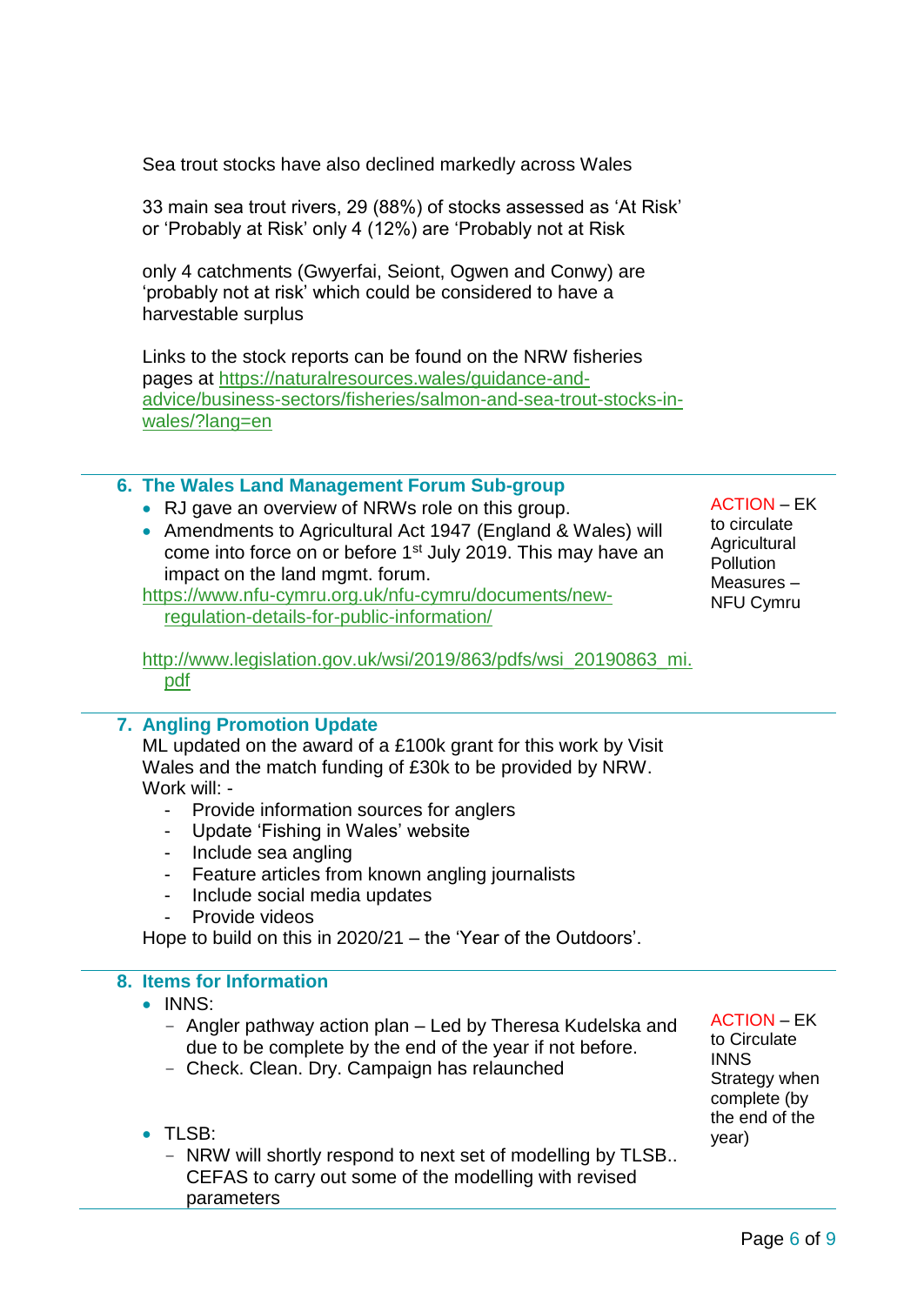- Severn/Thames
	- Proposed major new water resources scheme starting early stages of feasibility study
- Coarse Fish Close Season
	- Over 13,500 responses received to EA informal consultation. This has impacted on the date of EA announcement of minded-to position.

Over 70% of respondents provided comments on the risks around the different options and other information. It's notable that so many people took part and have a view on the close season, but it will take time for EA to examine and consider comments.

There is also a need to consider what the principal stakeholder bodies and other agencies have submitted. All need to be taken into account before EA with NRW determine if there is a case for change.

## **9. AOB**

- Access to rivers
	- Ongoing issue around arrangements for access to rivers. Noted that WG stated failure to reach voluntary agreement could lead to legislation being put in place instead
	- Access to be on next agenda
- ML announced that he is leaving Angling Trust
- ML gave an overview of the bailiff scheme in England With 500 volunteers on patrol with hands off roles, this is intelligence led and cover non-fisheries issues too.
- Proposed date of next meeting
	- 14/11/2019 Carmarthen

#### ACTION –

SMS to send Severn Monitoring Reports/Water resources proposals to PG/DM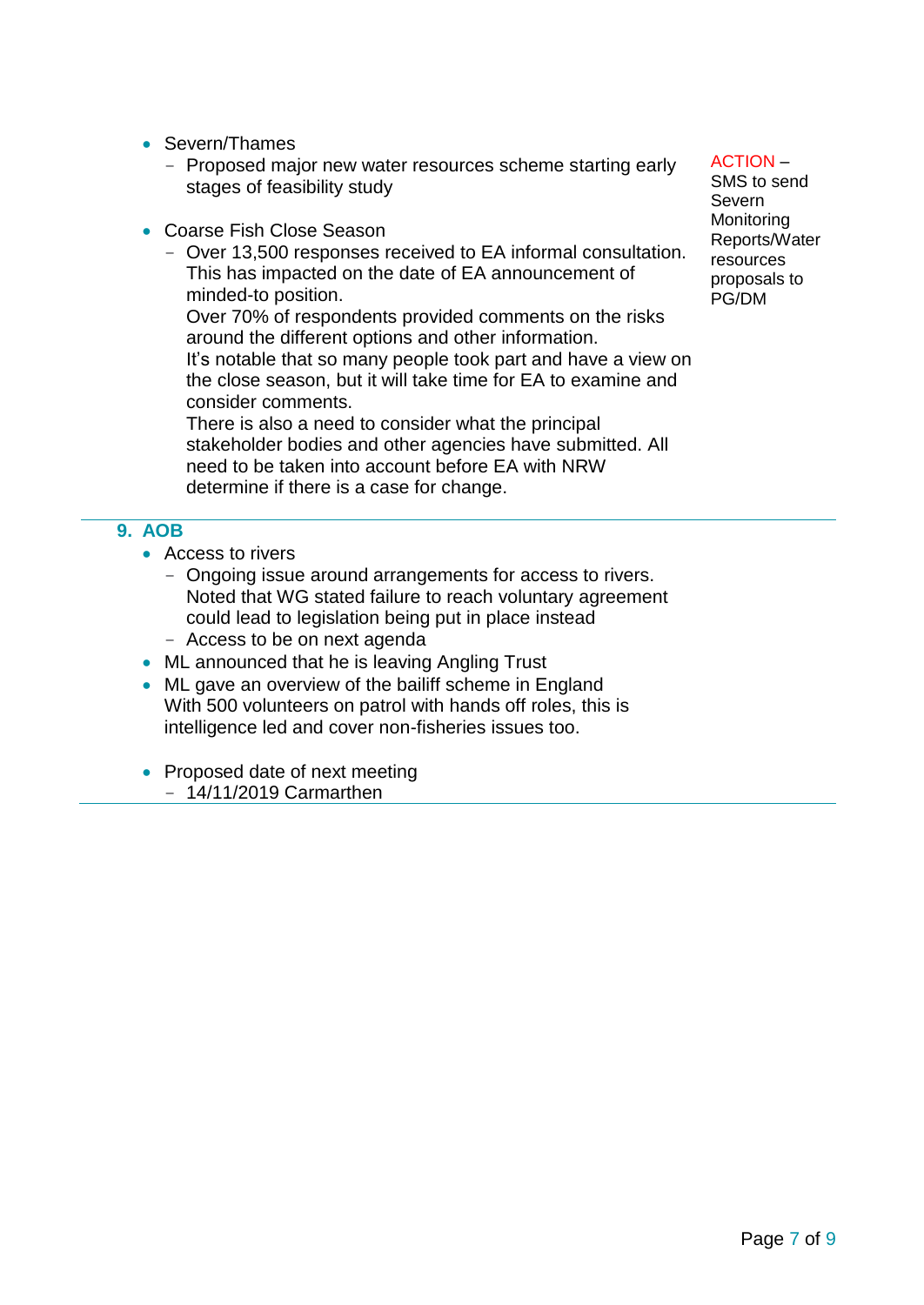## **Appendix 1**

Actions carried forward from last meeting (October 2018)

| No.             | <b>Action</b>                                                                                                                                            | By         | <b>Deadline</b>     | <b>Status</b> |
|-----------------|----------------------------------------------------------------------------------------------------------------------------------------------------------|------------|---------------------|---------------|
| 6               | NRW to provide note on issues at<br>Maes Elwy and invite Gideon<br><b>Carpenter Senior Policy Advisor</b><br>Hydropower to present at future<br>meeting. | <b>NRW</b> | $21st$ Feb.<br>2019 | Ongoing       |
| $\overline{7}$  | NRW to produce update on<br>hydropower compliance checks and<br>enforcement for future meetings.                                                         | <b>NRW</b> | $21st$ Feb.<br>2019 | Ongoing       |
| 12 <sup>2</sup> | NRW to observe progress in England<br>for voluntary bailiffs and keep the<br>Forum updated.                                                              | <b>NRW</b> | $21st$ Feb.<br>2019 | Ongoing       |
| 21              | Forum NGO members are asked to<br>approve use of their organisation<br>logos.                                                                            | All        | $12th$ Nov.<br>2018 | Open          |

# Draft Actions (May 2019)

| No.            | <b>Action</b>                                                                                                                                                         | <b>By</b>                      | <b>Deadline</b>  | <b>Status</b> |
|----------------|-----------------------------------------------------------------------------------------------------------------------------------------------------------------------|--------------------------------|------------------|---------------|
| $\mathbf 1$    | Invite DCWW and GWCT to present<br>their case for membership at the next<br><b>WFF</b>                                                                                | Pete Gough                     | Oct 2019         | Completed     |
| 2              | Forward correspondence on request<br>for membership of the access forum to<br>RJ for consideration                                                                    | Mark Lloyd                     | <b>ASAP</b>      | Completed     |
| 3              | Members to cascade area statements,<br>contacts and outputs to their<br>organisational and local contacts                                                             | All                            | <b>June 2019</b> |               |
| $\overline{4}$ | Invite all WFF members and their<br>contacts to sign up to receive the area<br>statements newsletter. Members to<br>indicate which areas they wish to sign<br>up for. | Dave Mee                       | <b>June 2019</b> |               |
| 5              | <b>Fish Eating Birds</b><br>Links to where the report and Board<br>paper will be once they are completed                                                              | Pete Gough                     | <b>July 2019</b> |               |
| 6              | <b>Share comments on Scottish</b><br>Methodology for stock assessment<br>from CPWF and Mike Ashwin with PG                                                            | <b>Chris White</b>             | May 2019         |               |
| $\overline{7}$ | ACTION – WG to consider how they<br>can support information on angling<br>opportunity to visitors (via Visit<br>Wales?)                                               | Jonathan Luke<br><b>Davies</b> |                  |               |